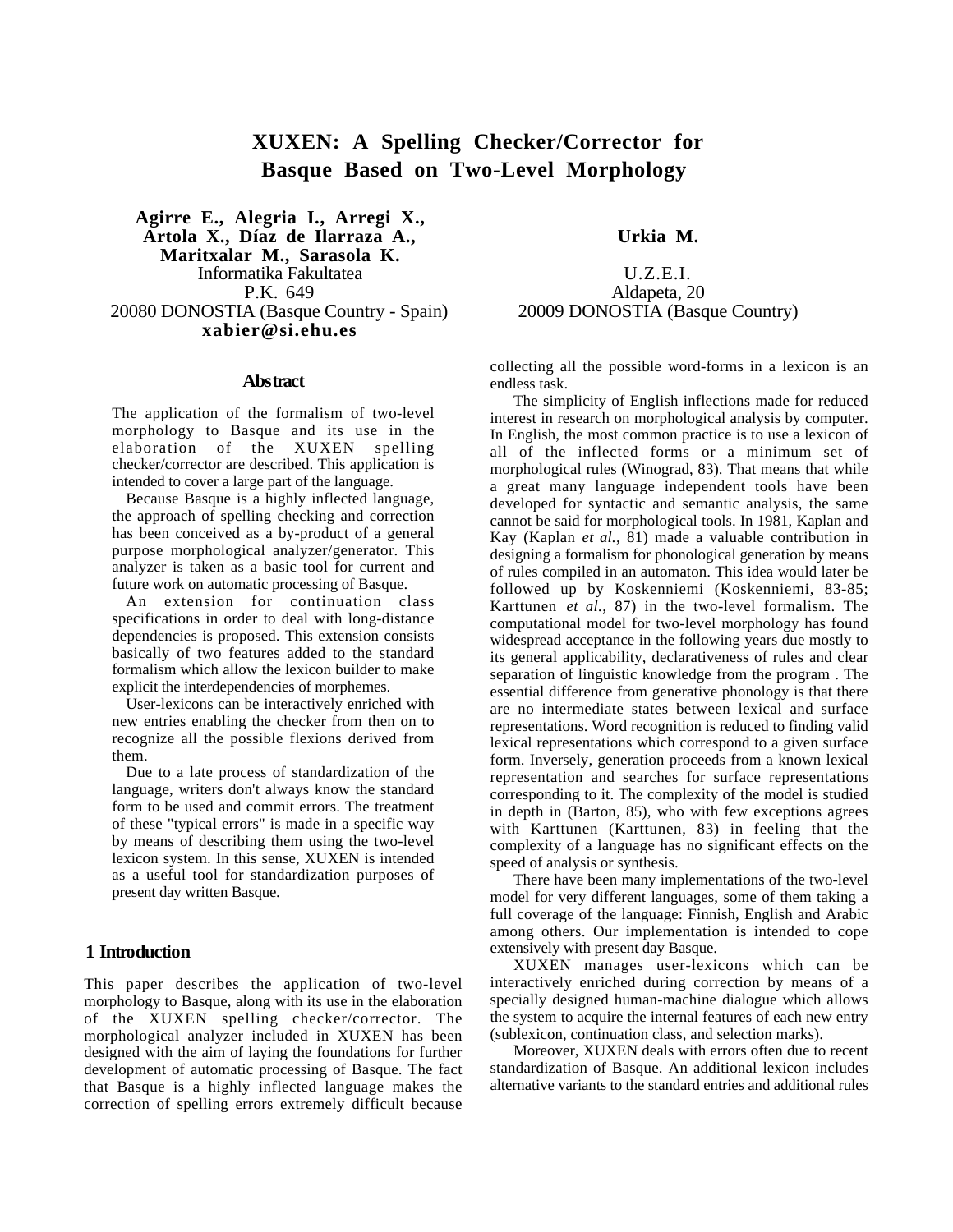model erroneous morphophonological changes; this allows a specialized treatment of "typical errors".

Following are given an overview of Basque morphology and the application of the two-level model to Basque, then the lexical database built as a support for this and other applications is described, and finally, the strategies followed in the design and implementation of the spelling checkercorrector.

# **2 Brief Description of Basque Morphology**

Basque is an agglutinative language; that is, for the formation of words the dictionary entry independently takes each of the elements necessary for the different functions (syntactic case included). More specifically, the affixes corresponding to the determinant, number and declension case are taken in this order and independently of each other (deep morphological structure).

One of the principal characteristics of Basque is its declension system with numerous cases, which differentiates it from the languages from surrounding countries. The inflections of determination, number and case appear only after the last element in the noun phrase. This last element may be the noun, but also typically an adjective or a determiner. For example:

| etxe zaharreAN                      | <i>(etxe zaharrean: in the old house)</i> |  |
|-------------------------------------|-------------------------------------------|--|
| etxe: noun                          | (house)                                   |  |
| zahar: adjective (old)              |                                           |  |
| $r$ and $e$ : epenthetical elements |                                           |  |
| A: determinate, singular            |                                           |  |
| $N$ : inessive case                 |                                           |  |

So, these inflectional elements are not repeated in each individual word of a noun phrase as in the Romance languages.

Basque declension is unique; that is, there exists a single declension table for all flexionable entries, compared to Latin for instance,which has 5 declension paradigms.

As prepositional functions are realized by case suffixes inside word-forms, Basque presents a relatively high power to generate inflected word-forms. For instance, from one noun entry a minimum of 135 inflected forms can be generated. Moreover, while 77 of them are simple combinations of number, determination, and case marks, not capable of further inflection, the other 58 are word-forms ended with one of the two possible genitives or with a sequence composed of a case mark and a genitive mark. If the latter is the case, then by adding again the same set of morpheme combinations (135) to each one of those 58 forms a new, complete set of forms could be recursively generated. This kind of construction reveals a noun ellipsis inside a complex noun phrase and could be theoretically extended *ad infinitum*; in practice, it is not usual to find more than two levels of this kind of recursion in a wordform but, in turn, some quite frequent forms contain even three or more levels. This means that a morphological analyzer for Basque should be able to recognize the amount of  $77 + 58 (77 + 58 (77 + 58)) = 458683$  inflected forms for each noun taking into account only these two levels of recursion.

| e.g. semeA  | (the son)                                    |
|-------------|----------------------------------------------|
| semeArI     | (to the son)                                 |
| semeArEN    | (of the son)                                 |
|             | <i>semeArEN etxeA</i> (the house of the son) |
| semeArENA   | (the one (house) of the son)                 |
| semeArENArI | (to the one (house) of the son)              |

This generation capability is similar for all parts of speech. In the case of adjectives, due to the possibility of graduation, this capability is 4 times greater.

The grammatical gender does not exist in Basque; there are not masculine and feminine. However, the verb system uses the difference sometimes, depending on the receiver and the grade of familiarity: this is the case of the allocutive verb forms.

Verb forms are composed of a main verb and an auxiliary finite form. The verb system in Basque is a rich one: it is often found in a single finite verb form morphemes corresponding to ergative, nominative and dative cases.

Derivation and composition are quite productive and they are widely used in neologism formation.

# **3 Application of Two-Level Morphology to Basque**

#### **3.1 The Rules**

The correlations existing between the lexical level and the surface level due to morphophonological transformations are expressed by means of the rules. In the case of Basque 21 two-level rules have been defined. These rules are due to the four following reasons: eminently phonological (7 rules), morphological (3 rules), orthographical (5 rules), and both phonological and morphological (6 rules). The effects of the rules are always phonological. Given that suppletion cases are rare in Basque, phonemically unrelated allomorphs of the same morpheme are included in the lexicon system as separated entries. No rules deal with these phenomena. The rules are applied to express three types of realizations: adding or removing a character, or alternation of a character from the lexical to the surface level. These basic transformations can be combined.

In order to control the application of the rules 17 selection marks are used. Since two-level rules are sensitive only to the form of the word, these marks inform on part of speech, special endings and other features needed for handling exceptions in rules.

Examples of rules:

```
2nd rule: ADDITION OF EPENTHETICAL e.
   2:e ⇔ [ C:C / 8: / 6:r / 4: ] _
8th rule: VOICING OF t.
   t:d ⇔ [ l&2:l / n&2:n / n2:n ] _
```
where C represents any consonant, 2 is the selection mark stated at the beginning of affixes requiring epenthetical e, 8 is the selection mark stated at the end of those lemmas with final au diphthong, 6 is the selection mark stated at the end of those lemmas with final hard r, 4 is the selection mark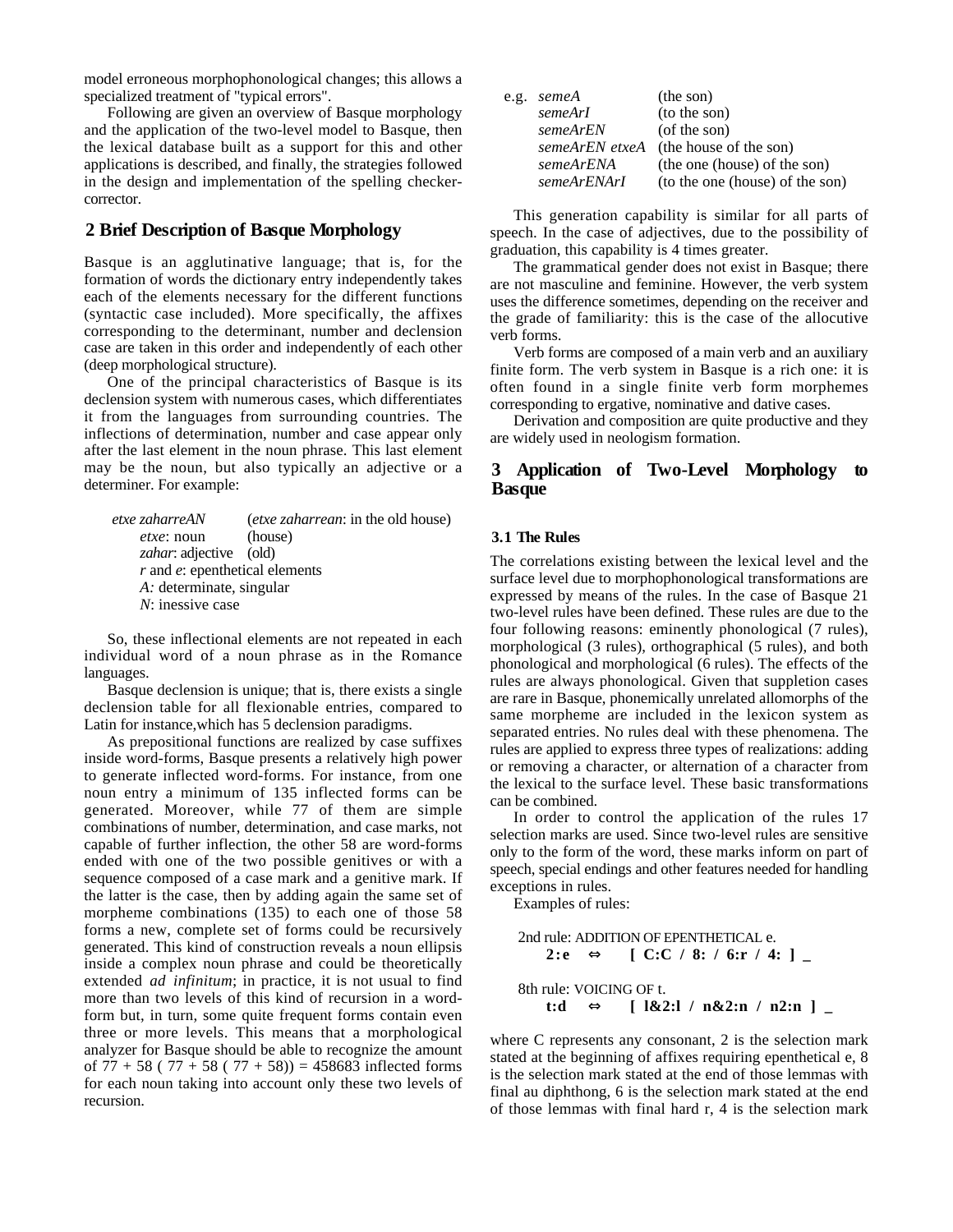stated at the end of verb infinitives with final n, and  $\&$  is the selection mark stated at the end of place names with final l or n which forces voicing of following t.

The first rule states that the selection mark 2 is realized as surface e, always and only when it is preceded either by a consonant or a selection mark 8, or a selection mark 6 realized as surface r, or a selection mark 4.

The second rule specifies the voicing of lexical t, always and only when it is preceded either by a n or l followed by the selection marks & and 2, or a n followed by the selection mark 2.

At the moment, the translation of rules into automata required by the two-level formalism is made by hand.

#### **3.2 The Lexicon System**

Among the morphological phenomena handled by our system so far, we would like to emphasize the following: whole declension system —including place and person names, special declension of pronouns, adverbs, etc.—, graduation of adjectives, relational endings and prefixes for verb forms —finite and non-finite— and some frequent and productive cases of derivation and compounding.

The lexicon system is divided into sublexicons. Lexical representation is defined by associating each entry to its sublexicon and giving it the corresponding continuation class.

a) Sublexicons: Lemmas, auxiliaries of verbs and finite verb forms, and different affixes corresponding to declension, determination, number, verb endings, and so on are distinguished.

All of the entries in the sublexicons are coded with their continuation class and morphological information. At present near 15,000 items are completely coded in the lexicon system: 8,697 lemmas, 5,439 verb forms and 120 affixes. They are grouped into 94 different sublexicons. Within short time, this number will be increased in order to code all the 50,000 entries present at the moment in the database supporting the lexicon. The entry code gives, when appropriate, information on part of speech, determination, number, declension case, gender (exceptional cases), relation (of subordination), part of speech transformation that a relational affix produces, type of verb, root of finite verb forms, tense-mood, grammatical person, etc. along with the specific information each entry requires.

b) Continuation class: Generalizations are not always possible. For example, while with nouns and adjectives the assignment of a single continuation class to all of the elements of each category has been possible, adverbs, pronouns and verbs have required more particularized solutions. A number of 79 continuation classes have been defined.

The system permits the unlimited accumulation and treatment of information as it extracts data from the dictionary according to the segmentation found. This feature is essential to Basque given that: a) a large amount of morpho-syntactic knowledge can be derived from a single

word-form, and b) there is no set theoretical limit to the potential recursion of genitives.

Separated representation for homographs and homonyms —in the main sublexicon, with the same or different continuation classes— has been made possible. Although this distinction is not necessarily relevant to morphological analysis, future work on syntax and semantics has been taken into consideration.

#### **3.3 Some Problems andPossible Solutions**

Although until now, the notation and concept of continuation class have been used, in authors' opinion it is the weakest point of the formalism. Specially in dealing with the Basque auxiliary verb, cases of long-distance dependencies that are not possible to express adequately have been found. Different solutions have been proposed to solve similar problems for other languages (Trost, 90; Schiller, 90). The solution suggested below is not as elegant and concise as a word-grammar but it seems expressive enough and even more efficient when dealing with this kind of problems. To this end, an improved continuation class mechanism is being implemented. This mechanism supports the following two extra features:

**bans** that can be stated altogether with a continuation class; they are used to express the set of continuation classes forbidden further along the word-form (from the lexical entry defined with this restricted continuation class). Examples:

bait (PERTSONA - LA - N)

this states that among the morphemes in the wordform following to the verb prefix *bait* are to be allowed those belonging to the continuation class PERTSONA but also that further on in the word no morphemes belonging to the continuation classes LA or N will be accepted.

**- continuation class-tree:** the lexicon builder has the possibility of restricting the set of allowed continuation morphemes for a given one, by means of making explicit these morphemes through different segments in the word-form; this explicitation is done by giving a parenthesized expression representing a tree. This mechanism improves the expressiveness of the formalism providing it with the additional power of specifying constraints to the set of morphemes allowed after the lexicon entry, stating in fact a continuation "path" —not restricted to the immediate morpheme— which makes explicit that set in a conditioned way. Examples:

| joan NA TZAI O       | (I went to him)                |
|----------------------|--------------------------------|
| joan NA TZAI $T^*$   | $(I$ went to me <sup>*</sup> ) |
| etorri HA TZAI T     | (You came to me)               |
| etorri HA TZAI $N^*$ | (You came to you* (fem.))      |

Long-distance dependency cases are found in the verb finite form instances above: the initial morpheme *na*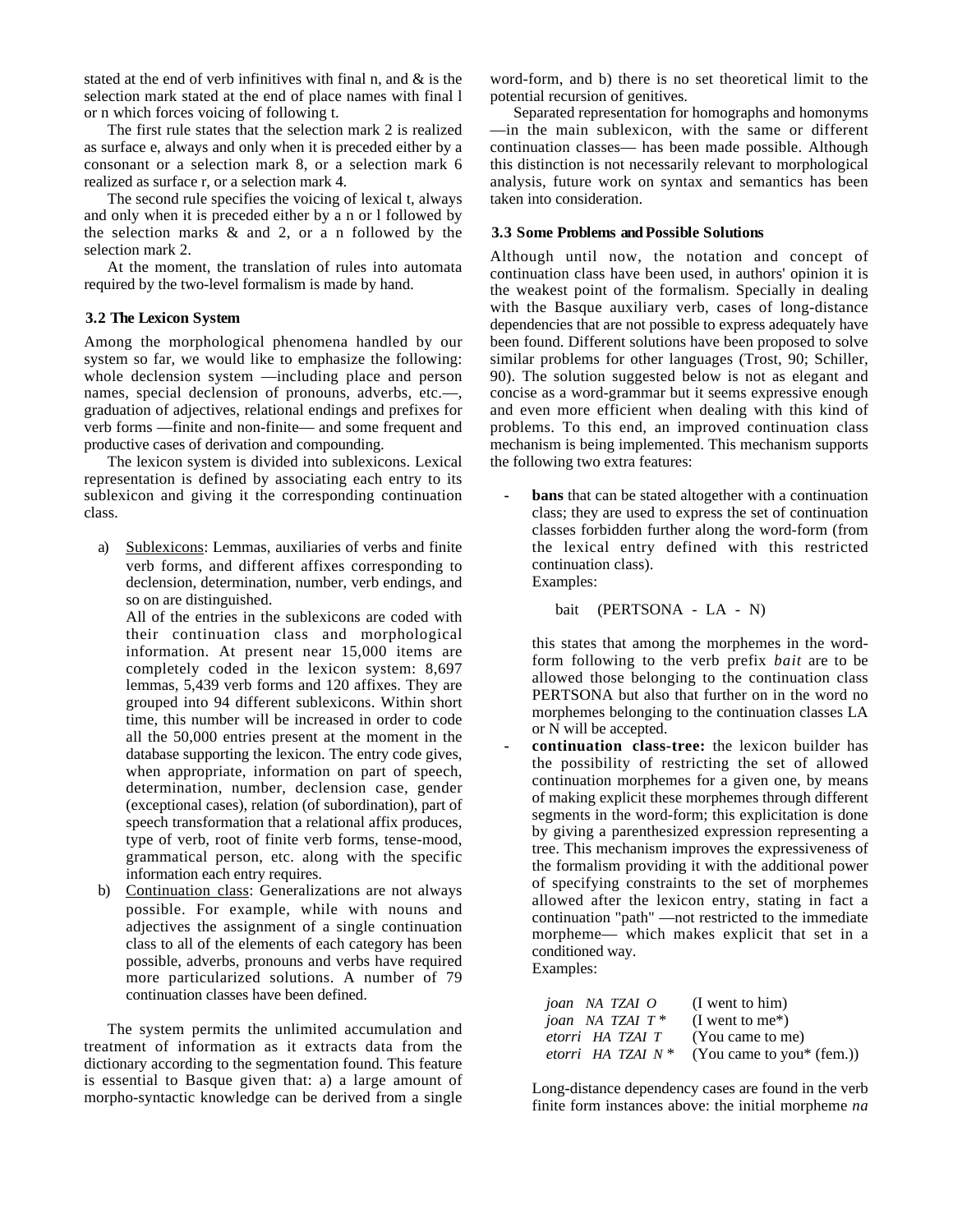(nominative, first person) allows dative morphemes corresponding to the third person after the morpheme *tzai* (root) but not those corresponding to the first person. Analogously the theoretically possible *hatzain\** is not grammatical in Basque because it combines two second person morphemes in nominative and dative cases. The continuation corresponding to *na* can be stated as follows:

#### na (KI (DAT23 (N\_KE)), TZAI (DAT23 (LAT)))

which specifies two alternative continuation "paths" allowed after this morpheme: the one including the morphemes in the continuation class KI and that which includes those in the continuation class TZAI. In both cases DAT23 restricts the set of morphemes potentially permitted as continuation of those in KI or TZAI, allowing only the 2nd and 3rd person dative morphemes. Without this extension of the formalism, it would be possible to do it by storing repeatedly the morpheme *tzai* in two or more different lexicons, but this is not very useful when the distance between dependent morphemes is longer. Similarly:

#### ha (KI (DAT13 (N\_KE)), TZAI (DAT13 (LAT)))

is the way to express that *ha* (nominative, 2nd person) is to be combined with dative morphemes of 1st and 3rd person but not with those of 2nd.

Continuation classes N\_KE and LAT further restrict the morphemes allowed conditioning them in this case to the classes KI and TZAI respectively. Note that in this example two different cases of longdistance dependency are present.

# **4 The Lexical Database**

The lexical database is supported permanently in a relational system. This database is intended as an independent linguistic tool. Within this framework, information about the two-level lexicon system is stored in three different relations.

Each lexicon is mainly characterized by the susceptibility of its components to be the initial morpheme in a word-form and by whether or not they are of semantic significance.

In another relation, continuation classes are defined in terms of lexicons or other continuation classes. It is possible to store examples as well.

Finally, the main component of the database is the set of lexicons with their associate entries: the two-level form of the entry is stored along with its original form, the source from which it has been obtained, examples, and in some cases (lemmas) the usage frequency. Obviously, the linguistic knowledge related to the entry is also stored in this relation.

A user friendly interface allows the lexicon builder to do the operations of addition and updating of entries, consistency checking, etc. in a comfortable way. Selection marks depending on knowledge contained in the database

such as part of speech, subcategorization of nouns, special endings for certain categories, etc. may be automatically derived from the information in the base.

The production of the up-to-date run-time lexicon and continuation class definitions in the format required by the two-level system is obtained automatically from this database by means of specially designed procedures.

# **5 The Spelling Checker/Corrector**

The morphological analyzer-generator is an indispensable basic tool for future work in the field of automatic processing of Basque, but in addition, it is the underlying basis of the spelling checker/corrector. The spelling checker accepts as good any word which permits a correct morphological breakdown, while the mission of the morphological analyzer is to obtain all of the possible breakdowns and the corresponding information. Languages with a high level of inflection such as Basque make impossible the storage of every word-form in a dictionary even in a very compressed way; so, spelling checking cannot be resolved without adequate treatment of words from a morphological standpoint.

From the user's point of view XUXEN is a valid system to analyze documents elaborated by any word processor. It operates at a usual speed and takes up reasonable amount of space, thus allowing it to work with any microcomputer.

#### **5.1 The Spelling Checker**

The basic idea of accepting words which have a correct morphological analysis is fulfilled with classic techniques and tools for detecting spelling errors (Peterson, 80). A filter program appropriate for the punctuation problems, capital letters, numbers, control characters and so on has been implemented. In addition to the mentioned problems, difficulties intrinsic to Basque, like word-composition, abbreviations, declension of foreign words, etc. have been also taken into account. Besides this filter, interactive dialogue with the user, buffers for the most frequent words (in order to improve the performance of the system), and maintenance of the user's own dictionary (following the structure of the two-level lexicon) are the essential elements to be added to the morphological analyzer for the creation of a flexible and efficient spelling checker.

It is very important to notice the necessity of a suitable interface for lexical knowledge acquisition when it comes to managing with precision the inclusion of new lemmas in the user´s own dictionary. Without this interface, morphological and morphotactical information essential to the checker would be left unknown and, so, no flexions could be accepted. Currently, the system acquires information from the user about part of speech, subcategorization for nouns —person or place names, mainly— and some morphonological features like final hard-or-soft r distinction. So, the user, giving to the system several answers, makes possible the correct assignment of continuation class and selection marks to the new lemma. In this way, open class entries may be accepted and adequately treated. Entries belonging to other classes may also be entered but no flexions of them will be recognized. This ability of the checker to deal correctly with new lemmas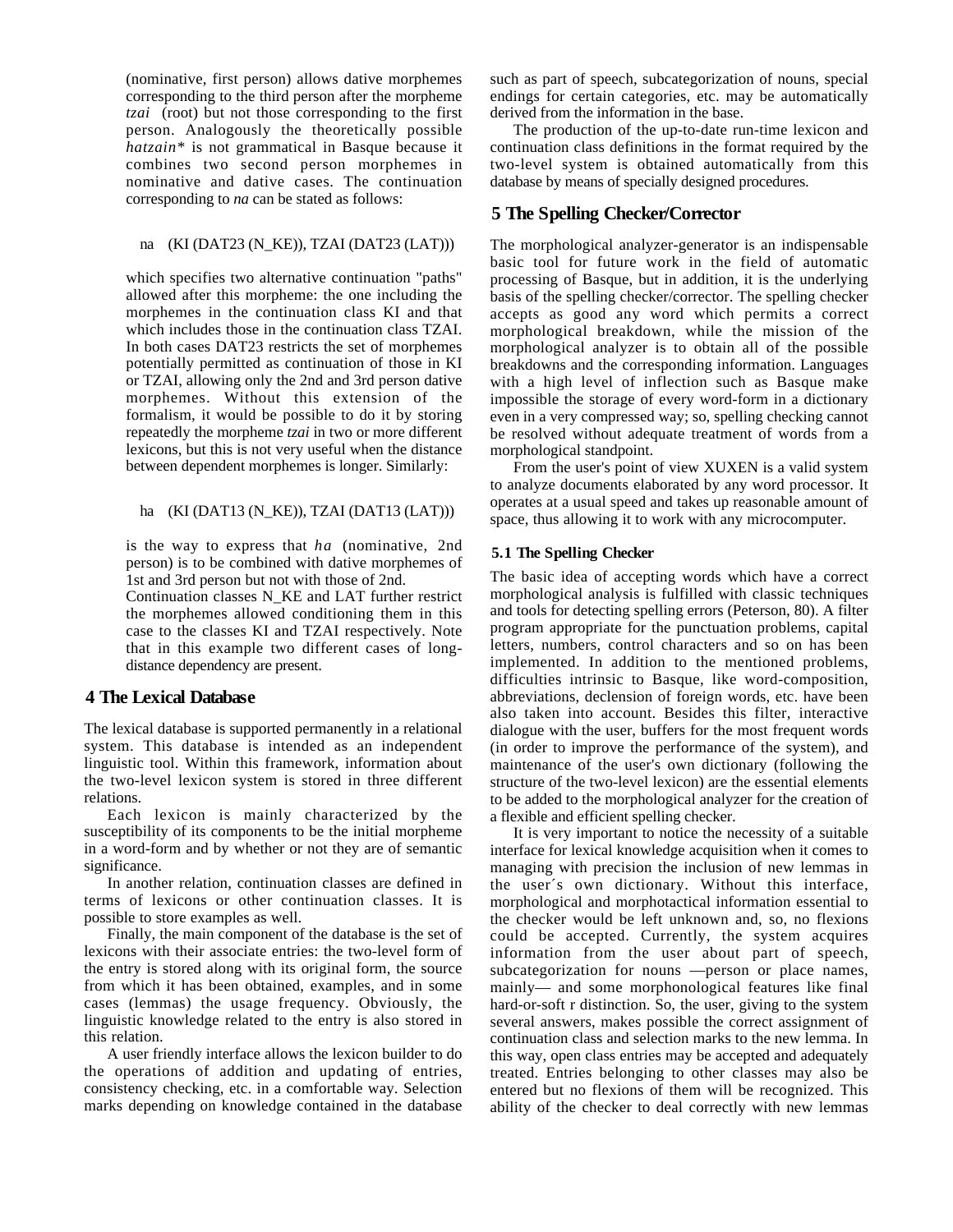requires, in turn, certain grammatical knowledge from the user.

Our prototype, running on a SUN 3/280 and using a buffer containing 4,096 of the most frequent word-forms, checks an average of 17.1 words per second in a text with a rate of misspellings and unknown words (not present in the current lexicon) of 12.7%. Considering the word-forms the system deems as erroneous, statistical tests have shown that 60% are actual misspellings, 16% would have been recognized had the general lexicon been more comprehensive, and the rest correspond to specific words (technical terms, proper nouns, etc.) which the user should include in his own dictionary.

Within a short time minor changes will provide greater performance. A PC version is also in use.

## **5.2 The Spelling Corrector**

When a word is not recognized by the spelling checker, the user can choose, among other options, to ask the system for suggestions for replacing the erroneous word. These suggestions, logically, must be correct words which will be similar to the word-form given by the user.

To find similar words to propose, there exists two working lines:

1) Using as a guide the "sources of error" described by Peterson (Peterson, 80), errors are basically of two types:

- Errors due to lack of knowledge of the language: these errors are often not dealt with on the assertion that they are infrequent, but Pollock and Zamora (Pollock, 84) evaluate their frequency at between 10% and 15%. Moreover, because Basque is a language whose standardization for written use has begun only in recent years, a higher degree of error would be expected for it.
- **-** Typographical errors. According to the classic typification by Damerau (Damerau, 64) 80% of "typos" are one of the following four types: one exceeding character, one missing character, a mistaken character, or the transposition of two consecutive characters.

Following that,  $n+26(n-1)+26n+(n-1)$  possible combinations (n being the length of a word) can be generated; they must be examined to verify their validity and the most probable must be selected. For this examination it is normal to use statistical methods which, though not very reliable, are highly efficient (Pollock, 84).

2) Definition of a measurement of distance between words and calculation of which words of the dictionary give a lesser distance with respect to the erroneous word (Angell, 83; Tanaka, 87). The most frequently used measure is the "distance of Levenshtein".

This second method, measurement of distance, is slower but much more reliable than the first one, though it is not suitable for a lexicon system where the words are incomplete, as is the case. Due chiefly to this, the chosen option has been the adaptation of the first method, taking into account the following criteria:

- **Handling of typical errors**. A linguistic study has been carried out on typical errors, that is, errors most frequently committed due to lack of knowledge of the language itself or its latest standardization rules, or due to the use of dialectal forms. To store typical errors a parallel two-level lexicon subsystem is used. In this subsystem, each unit is an erroneous morpheme which is directly linked to the corresponding correct one. When searching for words the two-level mechanism is used together with this additional lexicon subsystem. When a word-form is not accepted by the checker the typical errors subsystem is added and the system retries the orthographical checking. If the incorrect form is now correctly analyzed —so, it contains a typical error the correct morpheme corresponding to the erroneous one is directly obtained from the typical errors subsystem. There will also be additional two-level rules, which will reflect the erroneous, but typical morphonological alternations in dialectal utilizations or training periods.
- **- Generating alternatives.** Generating alternatives to typographical errors using Damerau's classification.
- **- Trigram analysis.** In generating the alternatives, trigram analysis is used both for discarding some of them as well as for classifying them in order of probability.
- **- Spelling checking of proposals.** On the basis of the three previous criteria, incorrect word-forms would be offered to the user. Therefore, the wordforms must be fed into the spelling checker to check whether they are valid or not.

The whole process would be specially slow, due mostly to the checking of alternatives. To speed it up the following techniques have been used:

- **-** If during the analysis of the word considered wrong a correct morpheme has been found, the criteria of Damerau are applied only in the part unrecognized morphologically, so that the number of possibilities will be considerably lower. This criterion is applied on the basis that far fewer "typos" are committed at the beginning of a word (Yannakoudakis, 83). Moreover, on entering the proposals into the checker, the analysis continues from the state it was in at the end of that last recognized morpheme.
- **-** On doing trigrammatical analysis a trigram table mechanism is used, by means of which generated proposals will be composed only of correct trigrams and classified by their order of probability; thus, correction analysis (the slowest element of the process) is not carried out with erroneous trigrams and the remaining analyses will be in the order of trigrammatical probability. Besides that, the number of proposals to be checked is also limited by filtering the words containing very low frequency trigrams, and never exceeds 20 forms. At any rate, after having obtained three correct proposals, the generation process will end.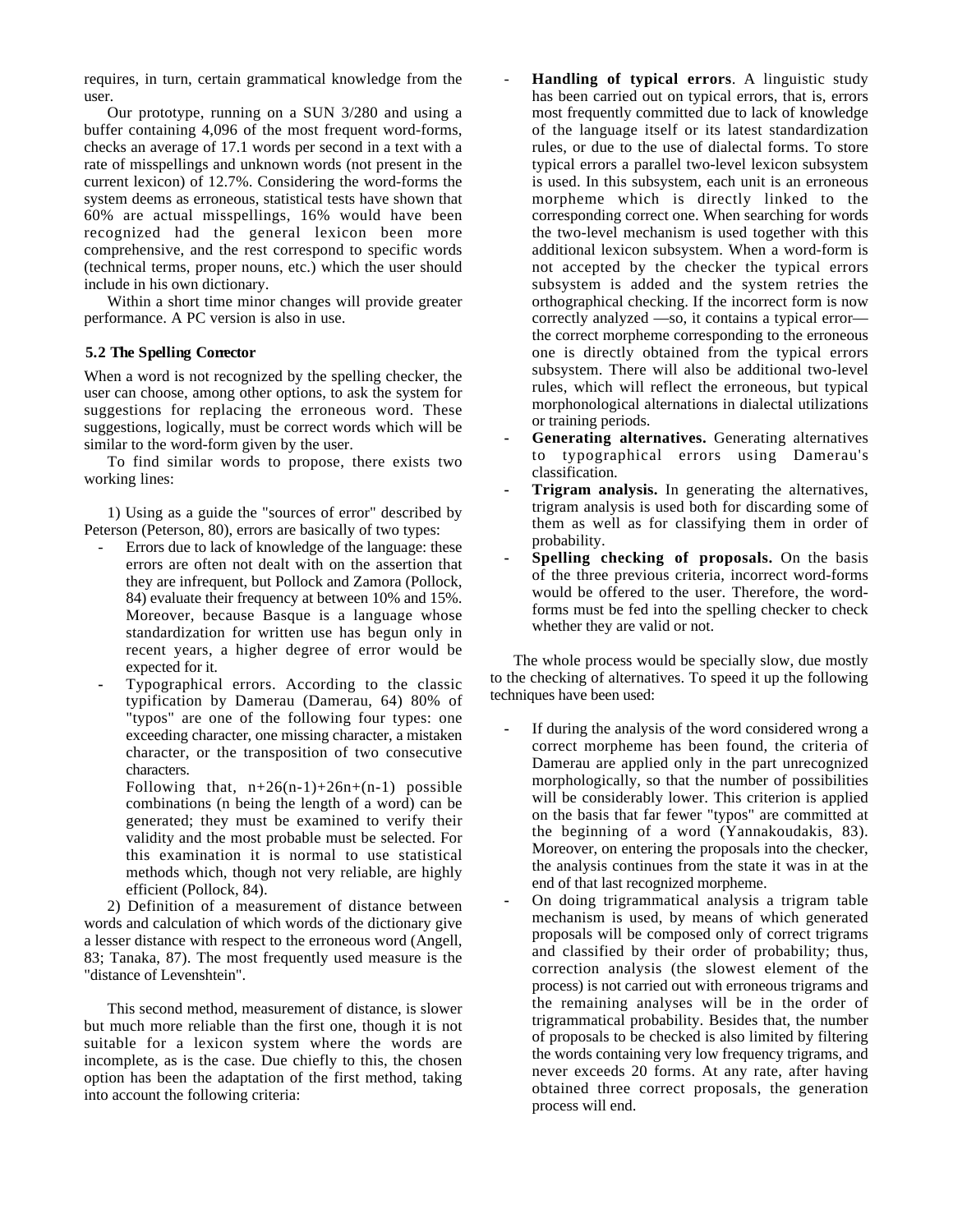**-** If a word is detected as a typical error, it will not be verified as a possible "typo". This requires the analysis of typical errors to take place previous to that of "typos", in spite of being less probable. The justification is that we are particularly interested in giving preferential treatment to typical errors and, what's more, these can be handled more speedily.

The average time for the generation of proposals for a misspelt word-form, on the SUN machine cited above, is 1.5 s. The best case is when three or more alternatives are found in the buffer of most frequent words, and takes less than 0.1 s. The worst case, when no correct proposals are found for a long word-form and when no correct initial morphemes were recognized during its analysis, takes around 6 s.

# **6 Conclusions**

The XUXEN analyzer/checker/corrector has been described as based on the two-level morphological formalism. It deals with Basque, a highly inflected language recently standardized. At the moment a prototype of the system has been implemented in C language. This implementation is a general tool for Basque useful for texts written by any word processing programme.

As is well known, in the two-level model morphemes are stored in the sublexicons without alterations, unlike in other systems. From a linguistic standpoint, the clarity and respect for the lexical unit promoted by this way of focusing morphological analysis is of great importance. However, long-distance dependencies between morphemes can not be adequately expressed by means of the continuation class mechanism. An improved continuation-class mechanism to solve this problem is suggested.

At present, the lexicon system contains nearly 15,000 items, now the coding of new lemmas in order to reach 50,000 entries is being completed. At this moment finite verb forms (approximately 2,000) are in the lexicon, although they could be seen as analyzable forms. These verb forms have been described by means of their component morphemes taking into account the long-distance dependency problems they present. This have been done using the extension of the continuation-class formalism described in 3.3 which is currently being implemented.

With the lemmas and morphemes coded so far, XUXEN is able to recognize approximately three millions different word-forms without at all counting forms produced by genitive recursion. Considering that most of lemmas in the lexicon can take genitive suffixes, our present implementation of the spelling checker would recognize thousands of millions of word-forms.

User-lexicons can be interactively enriched with new entries enabling XUXEN to recognize from then on all the possible flexions derived from them.

An additional two-level lexicon subsystem is used in our system to store the so-called typical errors. Typical errors are due often to the recent standardization of the language and dialectal uses. This lexicon subsystem is used preferably when suggesting alternatives to the user.

# **Acknowledgements**

Prof. Koskenniemi for his fruitful comments on an earlier version of this paper.

## **References**

Agirre E., Alegria I., Arregi X., Artola X., Díaz de Ilarraza A., Sarasola K., Urkia M. Aplicación de la morfología de dos niveles al euskara. S.E.P.L.N, vol. 8, 87-102. 1989.

Angell R., Freund G., Willety P. Automatic Spelling Correcting using a trigram similarity measure. Information Processing & Management, vol 19, nº4, 1983.

Barton, E. *Computational Complexity in two-level Morphology*, 1985.

Damerau F. A technique for computer detection and correction of spelling errors. Comm. of ACM vol. 7 pp. 171-176, 1964.

Euskaltzaindia. *Aditz laguntzaile batua*. Euskaltzaindia, Bilbo 1973.

Euskaltzaindia. *Euskal Gramatika: Lehen urratsak (I eta II)*. Euskaltzaindia, Bilbo 1985.

Kaplan, R. M., and M. Kay. *Phonological rules and finitestate transducers*. Paper read at the annual meeting of the Linguistic Society of America in New York City, 1981.

Karttunen, L. *KIMMO : A two-level Morphological Analyzer*. Texas Linguistic Forum, Vol 22, Pp.165-186, 1983.

Karttunen L., Koskenniemi K., Kaplan R. *A Compiler for Two-Level Phonological Rules* in "Tools for Morphological Analysis", Center for the Study of Language and Information, Report No. CLSI-87-108.

Kay, M. *Morphological Analysis*.. A.Zampolli & N. Calzolari eds. (1980). Proc. of the Int. Conference on Computational Linguistics (Pisa), 1973.

Koskenniemi, K. . Two-level Morphology: A general Computational Model for Word-Form Recognition and Production, University of Helsinki, Department of General Linguistics. Publications nº 11, 1983.

Koskenniemi, K. *Compilation of Automata from Morphological Two-level Rules*. Pp. 143-149. Publication nº 15. University of Helsinki, 1985.

Peterson J.L. Computer Programs for detecting and correcting spelling errors. Comm. of ACM vol.23 nº12, 1980.